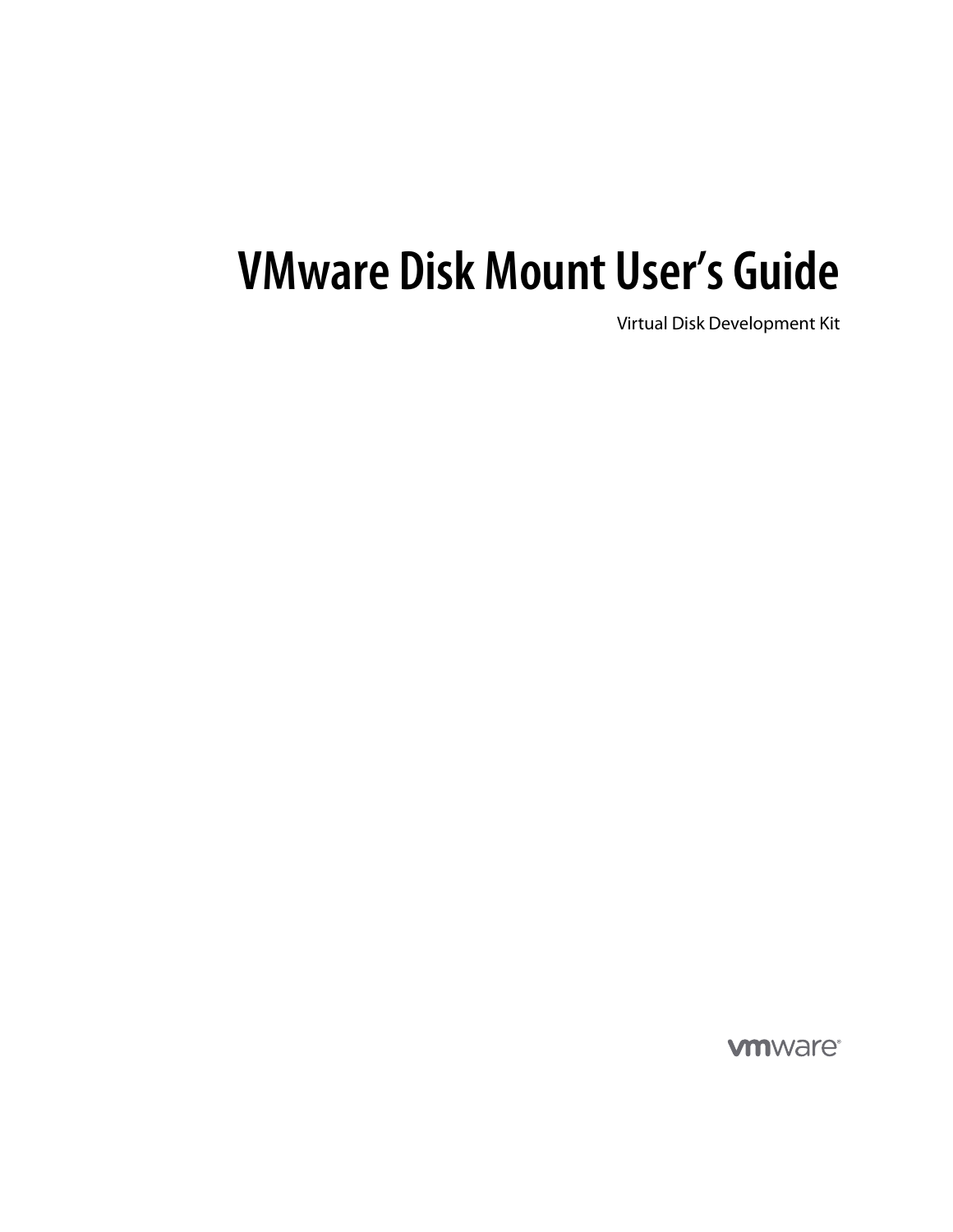VMware Disk Mount User's Guide Item: EN-000055-01

You can find the most up-to-date technical documentation on the VMware Web site at:

[http://www.vmware.com/support/](http://www.vmware.com/support)

The VMware Web site also provides the latest product updates.

If you have comments about this documentation, submit your feedback to:

[docfeedback@vmware.com](mailto:docfeedback@vmware.com)

© 2008 VMware, Inc. All rights reserved. Protected by one or more U.S. Patent Nos. 6,397,242, 6,496,847, 6,704,925, 6,711,672, 6,725,289, 6,735,601, 6,785,886, 6,789,156, 6,795,966, 6,880,022, 6,944,699, 6,961,806, 6,961,941, 7,069,413, 7,082,598, 7,089,377, 7,111,086, 7,111,145, 7,117,481, 7,149,843, 7,155,558, 7,222,221, 7,260,815, 7,260,820, 7,269,683, 7,275,136, 7,277,998, 7,277,999, 7,278,030, 7,281,102, 7,290,253, 7,356,679, 7,409,487, 7,412,492, 7,412,702, 7,424,710, and 7,428,636; patents pending.

VMware, the VMware "boxes" logo and design, Virtual SMP, and VMotion are registered trademarks or trademarks of VMware, Inc. in the United States and/or other jurisdictions. All other marks and names mentioned herein may be trademarks of their respective companies.

**VMware, Inc.**

3401 Hillview Ave. Palo Alto, CA 94304 www.vmware.com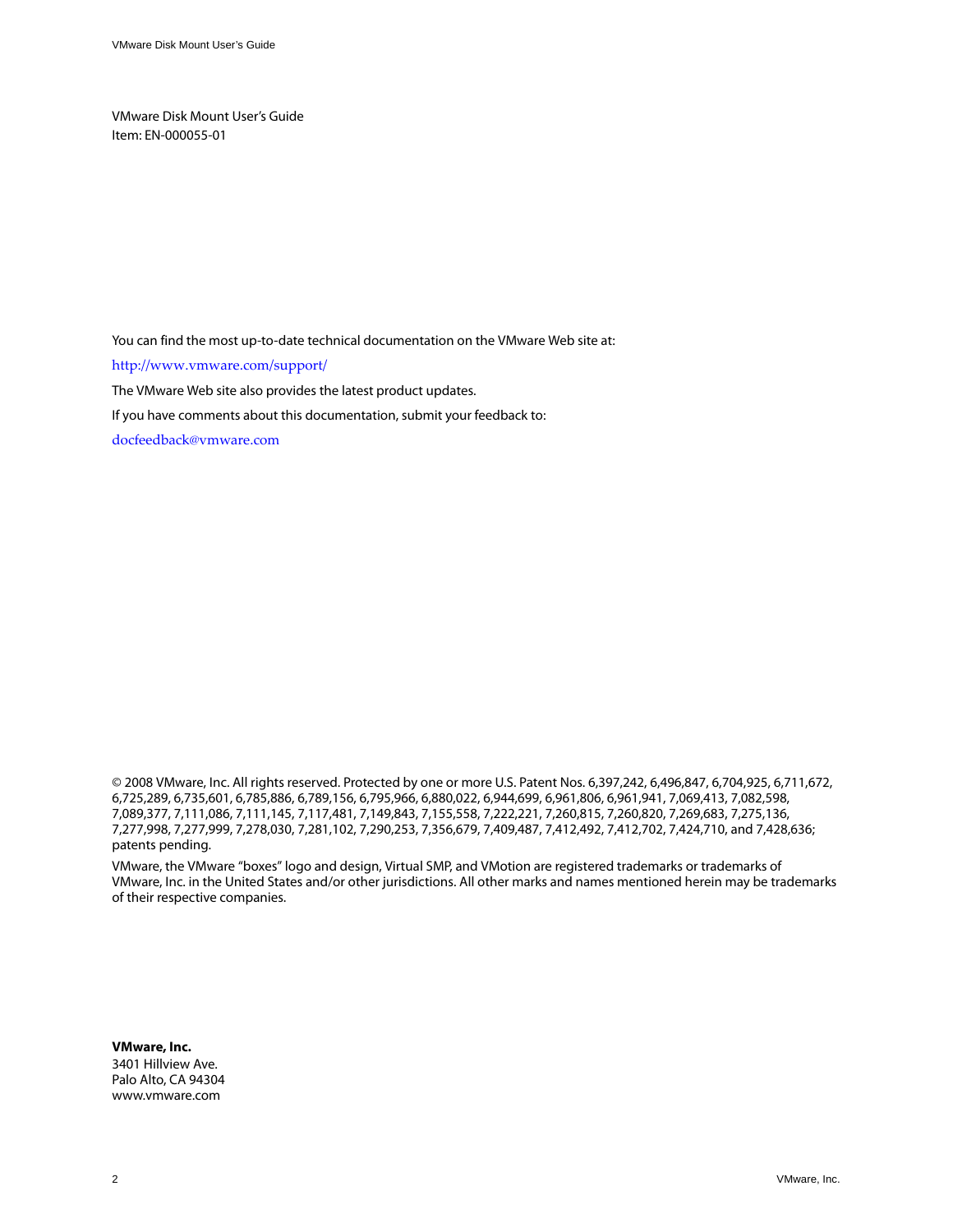## **Contents**

About This [Book 5](#page-4-0)

Using VMware Disk [Mount 7](#page-6-0) [Limitations](#page-6-1) on Mounting Virtual Disks 7 Running VMware Disk Mount on a [Windows](#page-7-0) Host 8 Log [Files 8](#page-7-1) [Examples](#page-8-0) Using VMware Disk Mount on a Windows Host 9 Running VMware Disk Mount on a Linux [Host 10](#page-9-0) Log [File 10](#page-9-1) [Examples](#page-10-0) Using VMware Disk Mount on a Linux Host 11 Installing the Fuse [Package 12](#page-11-0)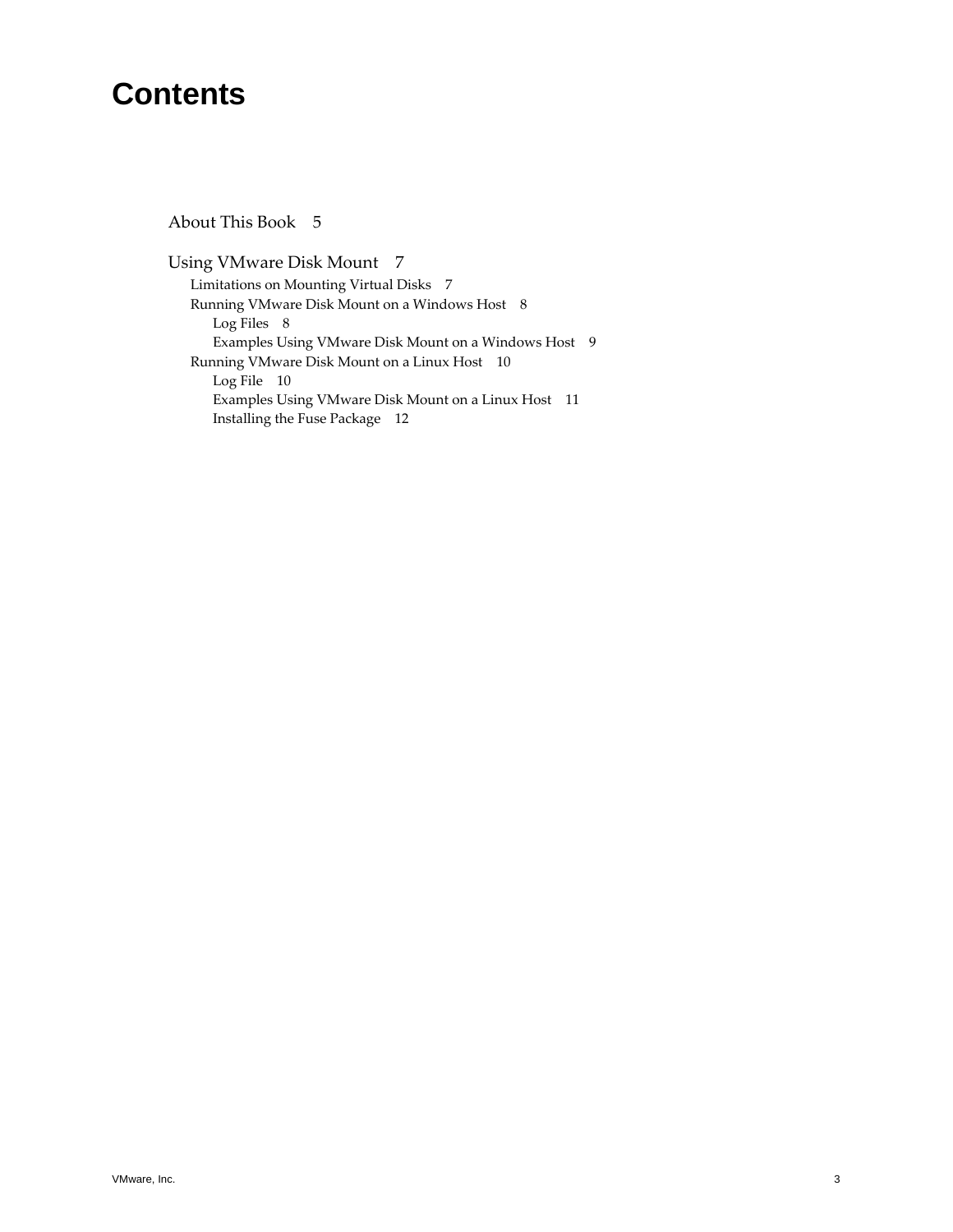VMware Disk Mount User's Guide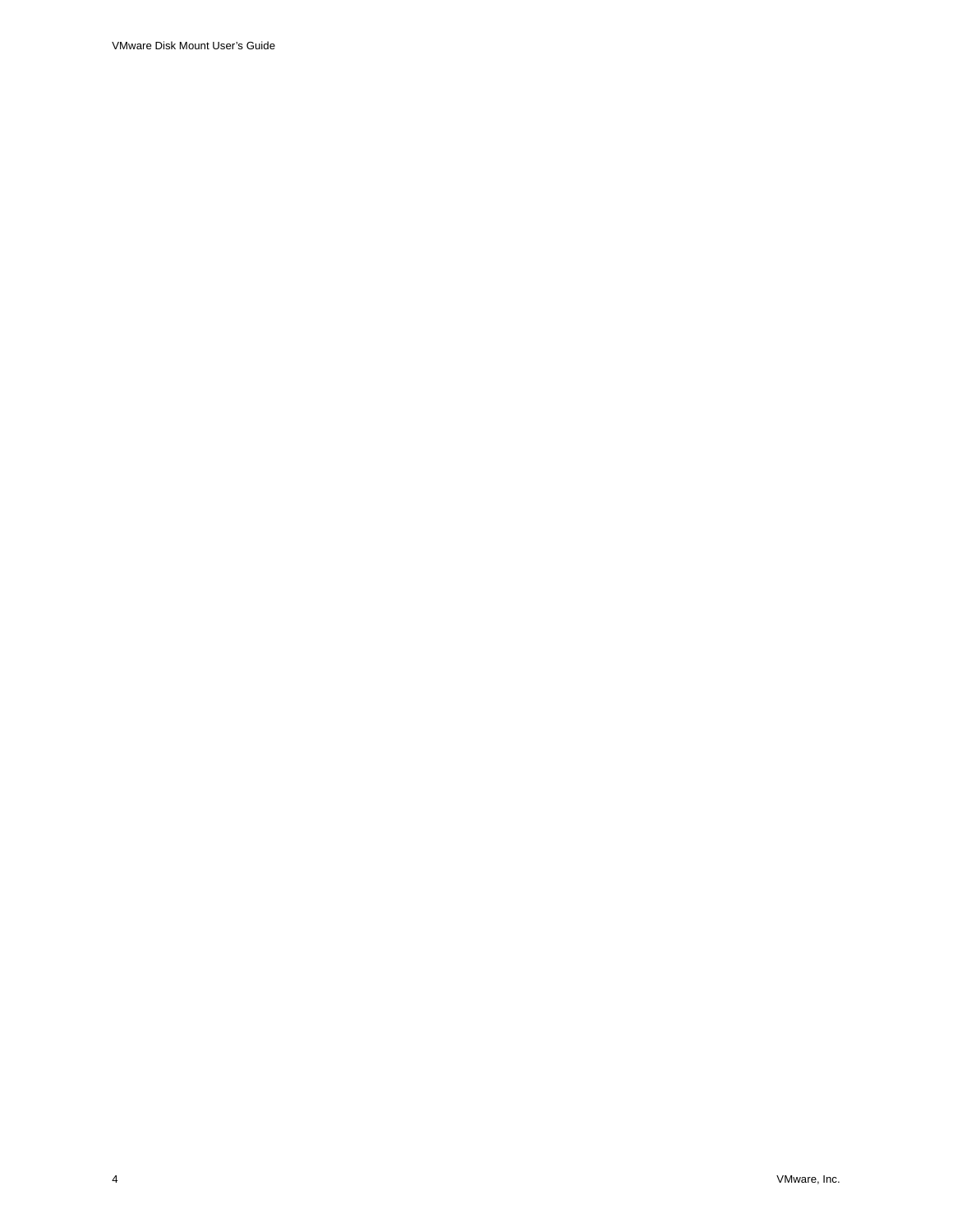## <span id="page-4-0"></span>**About This Book**

This VMware® manual, the *VMware Disk Mount User's Guide,* provides an introduction to using the vmware-mount command‐line utility.

### **Revision History**

This book is revised with each release of the product or when necessary. A revised version can contain minor or major changes. [Table P](#page-4-1)‐1 summarizes the significant changes in each version of this guide.

| <b>Revision</b> | <b>Description</b>                                            |  |  |  |  |  |
|-----------------|---------------------------------------------------------------|--|--|--|--|--|
| 20050408        | First version of the <i>VMware Disk Mount User's Guide</i> .  |  |  |  |  |  |
| 20070607        | Update with support for Linux hosts and remote virtual disks. |  |  |  |  |  |
| 20080122        | New option for inventory path of the virtual machine.         |  |  |  |  |  |
| 20080625        | Updated support information and Fuse mount.                   |  |  |  |  |  |
| 20080717        | Corrected information about snapshots and /p option.          |  |  |  |  |  |
| 20080915        | Added information about Windows and Linux log files.          |  |  |  |  |  |
|                 |                                                               |  |  |  |  |  |

<span id="page-4-1"></span>**Table P-1.** Revision History

#### **Intended Audience**

This book is intended for anyone who uses VMware Disk Mount. Users typically include people who do software development and testing or work with multiple operating systems or computing environments: system administrators, application developers, QA engineers, and anyone who wants to create, manage, and modify virtual disk files from scripts or at the command line.

## **Documentation Resources**

To access the current versions of VMware API and SDK documentation, go to:

[http://www.vmware.com/support/pubs/sdk\\_pubs.html](http://www.vmware.com/support/pubs/sdk_pubs.html)

To access the current versions of other VMware manuals, go to:

<http://www.vmware.com/support/pubs>

#### **Documentation Feedback**

VMware welcomes your suggestions for improving our documentation. Send your feedback to:

[docfeedback@vmware.com](mailto:docfeedback@vmware.com)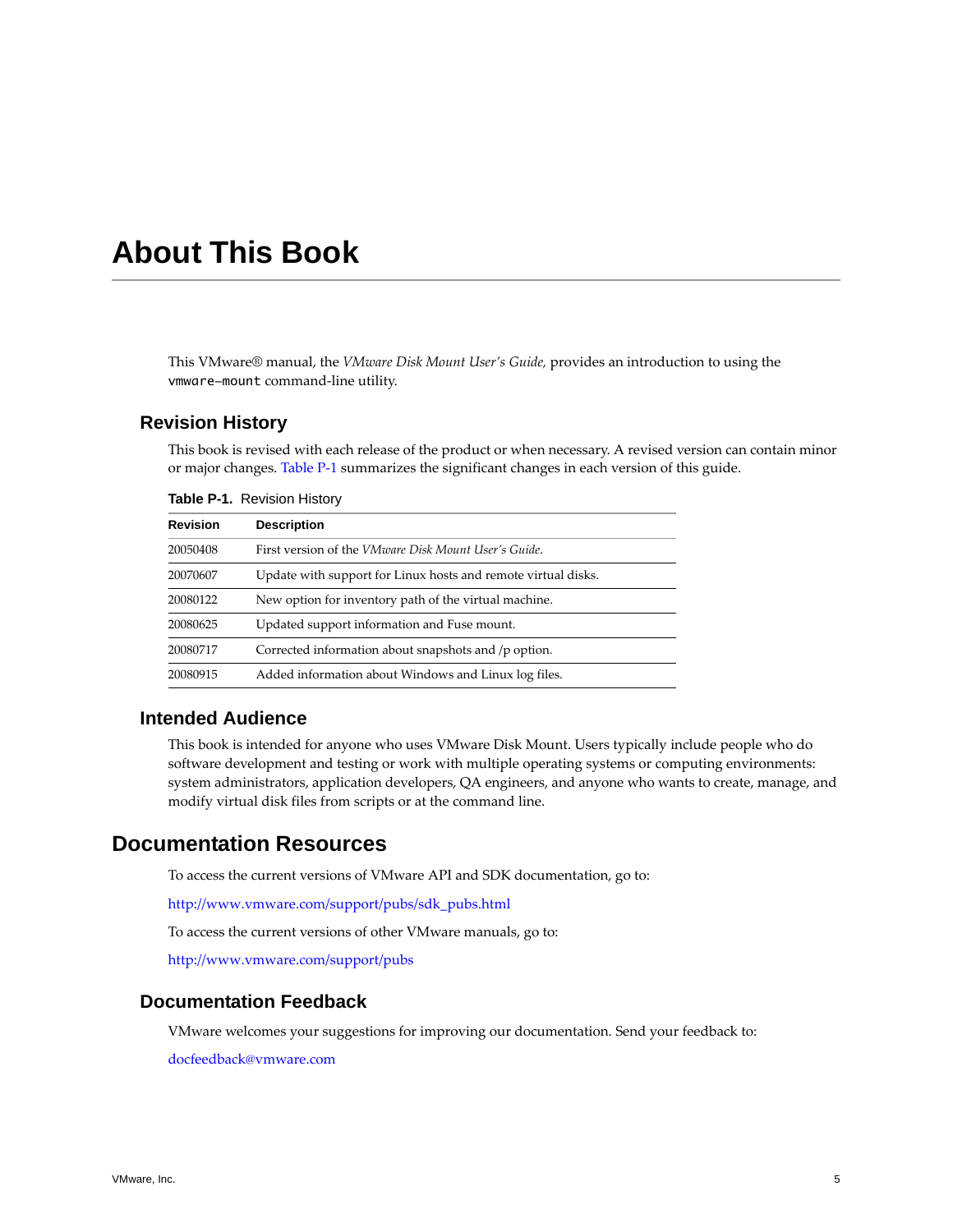## **Technical Support and Education Resources**

The following sections describe the technical support and educational resources available to you.

## **Online Support**

You can submit questions or post comments to the Developer Community SDKs and APIs forum, which is monitored by VMware technical support and product teams. To access the forum, go to:

<http://communities.vmware.com/community/developer>

## **Support Offerings**

To find out how VMware support offerings can help meet your business needs, go to:

<http://www.vmware.com/support/services>

## **VMware Professional Services**

VMware Education Services courses offer extensive hands‐on labs, case study examples, and course materials designed to be used as on‐the‐job reference tools. Courses are available onsite, in the classroom, and live online. For onsite pilot programs and implementation best practices, VMware Consulting Services provides offerings to help you assess, plan, build, and manage your virtual environment. To access information about education classes, certification programs, and consulting services, go to:

<http://www.vmware.com/services/>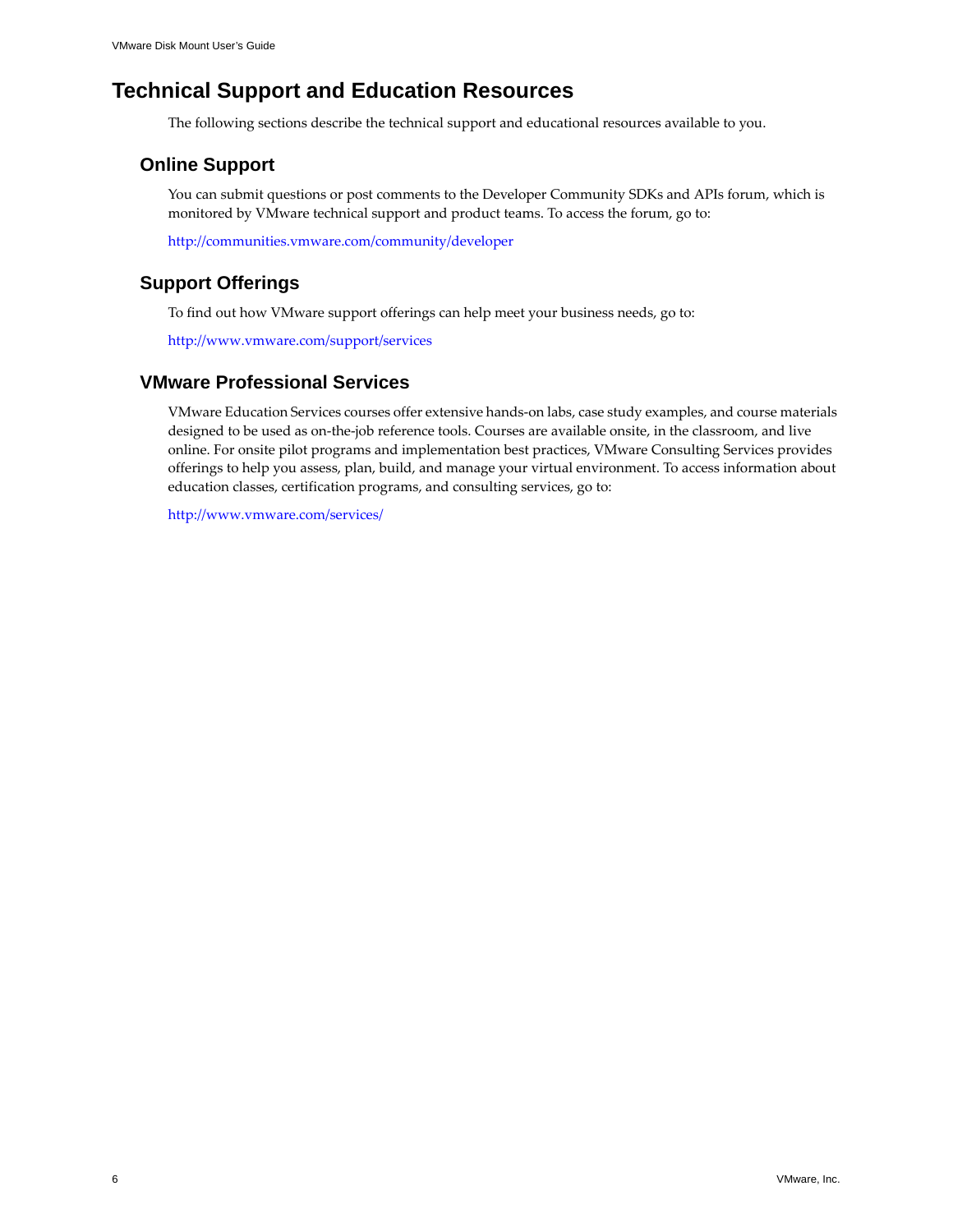## <span id="page-6-0"></span>**Using VMware Disk Mount**

VMware Disk Mount is a utility for Windows and Linux hosts that allows you to mount an unused virtual disk as a separate drive or partition without needing to connect to the virtual disk from within a virtual machine. You can mount specific volumes of a virtual disk if the virtual disk is partitioned.

After you mount a virtual disk, you can read from and write to the mounted virtual disk as if it were a separate file system with its own drive letter or mount point on your computer. For example, you could scan the disk for viruses or transfer files between the host system and a powered off virtual machine. When you are finished using a mounted virtual disk, you should unmount it so the virtual machine can use its virtual disk again.

This chapter contains the following sections:

- ["Limitations](#page-6-1) on Mounting Virtual Disks" on page 7.
- ["Running](#page-7-0) VMware Disk Mount on a Windows Host" on page 8.
- ["Running](#page-9-0) VMware Disk Mount on a Linux Host" on page 10.

## <span id="page-6-1"></span>**Limitations on Mounting Virtual Disks**

Consider the following when you mount virtual disks:

- You cannot mount a virtual disk that is currently being used by a running or suspended virtual machine. You can only mount disks that are in a powered off virtual machine, or disks that are not are not associated with a virtual machine.
- You can mount and read Windows virtual disks on Windows hosts (with at least one NTFS volume) or Linux virtual disks on Linux hosts. Cross‐mounting is restricted as described below.
- You can use Disk Mount with virtual disks created by VMware ESX Server 3.x and 2.x (preallocated disks only), VMware Workstation 6, 5, or 4, VMware Player, VMware ACE, VMware Fusion, VMware Server 2 or 1, and VMware GSX Server 3.x and 2.5. However you cannot mount encrypted virtual disks.
- You cannot mount a virtual disk if any of its . vmdk files are compressed or have read-only permissions. Change these attributes before mounting the virtual disk.
- On Windows hosts, you must mount virtual disks as drive D: or greater. You cannot specify a drive letter already in use on the host.
- On Windows hosts, you can mount volumes formatted with FAT (12/16/32) or NTFS only. If the virtual disk has a mix of partitions or volumes where, for example, a partition is unformatted oris formatted with a Linux operating system and another partition is formatted with a Windows operating system, you can mount the Windows partition with Disk Mount.
- If you specify a virtual disk with snapshots, this command locates and mounts the last snapshot. On Windows you can mount previous snapshots read‐only. On Linux you cannot mount previous snapshots.

**CAUTION** When you have a snapshot mounted with vmware-mount, do not revert to a previous snapshot using any other VMware interface. Doing so makes it impossible to unmount the partition.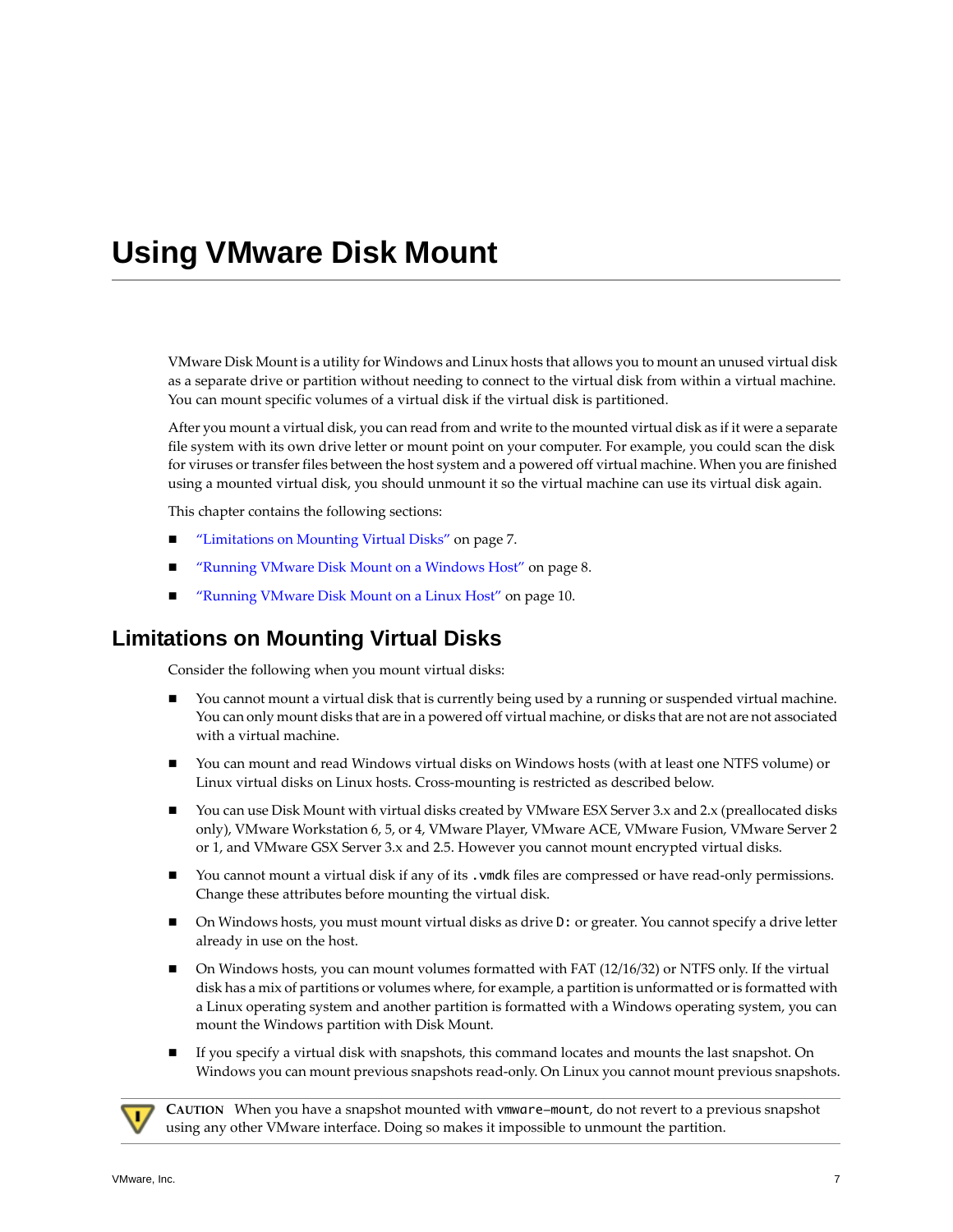Disk Mount runs from the command line on any version of Windows 2000, Windows XP, Windows Server 2003, or Windows Vista, as well as any version of Linux that is supported as a host for VMware Workstation.

Disk Mount on Linux requires the Fuse package. See ["Installing](#page-11-0) the Fuse Package" on page 12.

## <span id="page-7-0"></span>**Running VMware Disk Mount on a Windows Host**

To run VMware Disk Mount, open a command prompt on a Windows host. The Disk Mount utility installs in C:\Program Files\VMware\VMware Virtual Disk Development Kit\bin by default, which the installer adds to your search path, so you can probably type just **vmware-mount** to run the utility.

The Disk Mount command syntax is:

vmware-mount [driveletter:] [path-to-vmdk] [options]

Use driveletter: to specify the drive letter where you want to mount or unmount a virtual disk. Examples in this section use the **J:** drive and nearby letters.

The path-to-vmdk specifies the location of a virtual disk that you want to mount or query for information, C:\Documents and Settings\<user>\My Documents\My Virtual Machines\<VMname>\<VMname>.vmdk for example, where <VMname> is the name of a virtual machine.

With no arguments, vmware-mount displays mounted drive mappings, if any. This is similar to the /L option.

Possible options are:

| Option | <b>Definition</b>                                                                                                                                                                                                                                             |
|--------|---------------------------------------------------------------------------------------------------------------------------------------------------------------------------------------------------------------------------------------------------------------|
| /v: N  | Mounts volume N of a virtual disk. N defaults to 1.                                                                                                                                                                                                           |
| /d     | Given a drive letter, deletes the mapping to the virtual disk drive volume.                                                                                                                                                                                   |
| /f     | Forcibly deletes the mapping to a virtual disk drive volume. Use this option when a<br>technical error or a correctable condition such as open file handles prevents Disk Mount<br>from unmounting the drive. Otherwise stop accessing the volume and use /d. |
| /p     | Given path-to-ymdk, displays the partitions (volumes) on the virtual disk. Local only.                                                                                                                                                                        |
| /L     | Displays all virtual disks mounted on the host computer. Use without other options.                                                                                                                                                                           |
| /m:w   | Mounts disk in read and write mode, the default.                                                                                                                                                                                                              |
| /m:n   | Mounts disk in non-persistent read-only mode. Allows mounting of snapshot disk.                                                                                                                                                                               |
| /?     | Displays vmware-mount usage information.                                                                                                                                                                                                                      |

The options for remote virtual disks are:

| Option           | <b>Definition</b>                                                                                       |  |
|------------------|---------------------------------------------------------------------------------------------------------|--|
| i:InventoryPath/ | Specifies inventory path on the Virtual Center that manages this virtual disk.                          |  |
| /h:HostName      | Specifies the name or IP address of the ESX Server to access the managed virtual disk.                  |  |
| /u:UserName      | Specifies user name for the ESX Server.                                                                 |  |
| /s:Password      | Specifies the password for the ESX Server.                                                              |  |
| /P:Port          | Specifies the Port number used to communicate with the server. This is optional and<br>defaults to 902. |  |

#### <span id="page-7-1"></span>**Log Files**

On Windows the diagnostic log files for each <user> who ran vmware-mount are located here:

C:\Documents and Settings\<user>\Local Settings\Temp\vmware-<user>-<nnnn>/vmount.log C:\Documents and Settings\<user>\Local Settings\Temp\vmware-<user>-<nnnn>/vmount-client.log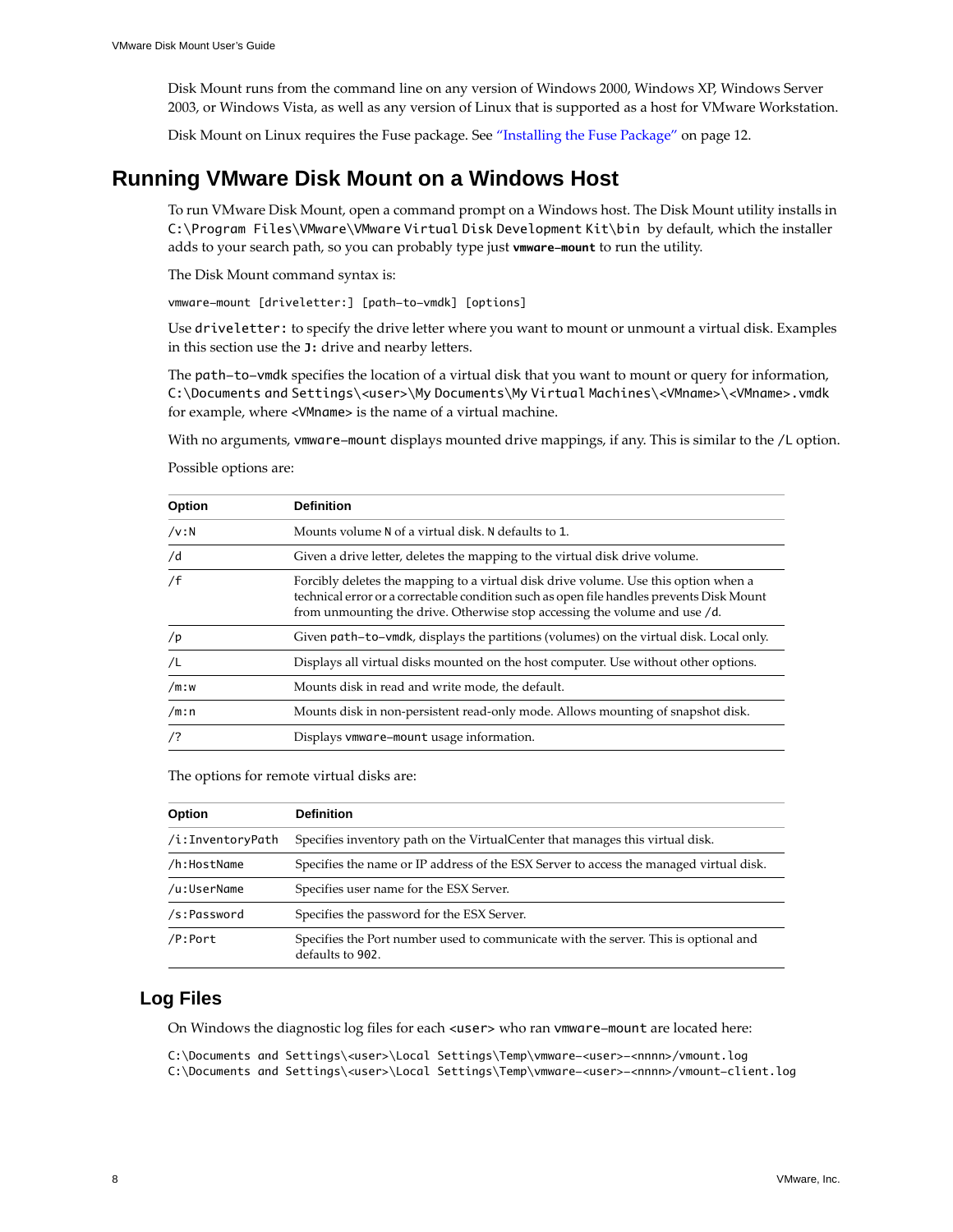### <span id="page-8-0"></span>**Examples Using VMware Disk Mount on a Windows Host**

Following are some examples that illustrate how to use Disk Mount on a Windows host.

#### **To mount a local virtual disk**

Assuming shortcut C:\My Virtual Machines and virtual machine Windows98, type this command:

**vmware-mount J: "C:\My Virtual Machines\Windows98\Windows98.vmdk"**

#### **To mount a remote virtual disk**

Type a command in this form, where <VMname> is the guest OS name, <inv> is the inventory path, <server> is an ESX server or VirtualCenter, <user> is a privileged user, and <password> is the account password:

vmware-mount K: "[storage1] <VMname>/<VMname>.vmdk" /i:<inv> /h:<server> /u:<user> /s:<password>

Here are two examples, connecting through ESX Server and VirtualCenter:

**vmware-mount K: "[storage1] WinXP/WinXP.vmdk" /i:ha-datacenter/vm/WinXP /h:esx3 /u:root /s:secret vmware-mount K: "[storage1] WinXP/WinXP.vmdk" /i:Datacenter/vm/WinXP /h:vc2 /u:admin /s:secretv**

**NOTE** ESX path names are case‐sensitive.

#### **To unmount the J: drive, if not in use**

Use the /d option:

**vmware-mount J: /d**

#### **To mount a specific volume from a virtual disk**

List the volume partitions, then decide which to mount:

```
vmware-mount "C:\My Virtual Machines\Windows98\Windows98.vmdk" /p
vmware-mount J: "C:\My Virtual Machines\Windows98\Windows98.vmdk" /v:2
```
#### **To list the currently mounted virtual disks**

Use the /L option, with sample output shown below:

```
vmware-mount /L
Currently mounted volumes:
J:\ => C:\My Virtual Machines\Windows98\Windows98.vmdk
K:\ => [storage1]WindowsXP2/WindowsXP2.vmdk
```
#### **To unmount a virtual disk so virtual machines can access it again**

Using drive letters from the examples above, type:

**vmware-mount J: /d vmware-mount K: /d**

#### **Inventory Path**

On an ESX server with the /i option, specify InventoryPath as:

/i:ha-datacenter/vm/<VMpathname as read from inventory tree in VC client UI>

On VirtualCenter with the /i option, specify InventoryPath as:

/i:<Path to your datacenter>/vm/<VMpathname as read from inventory tree in VC client UI>

The path to your datacenter is as read from the tree display in the VirtualCenter UI.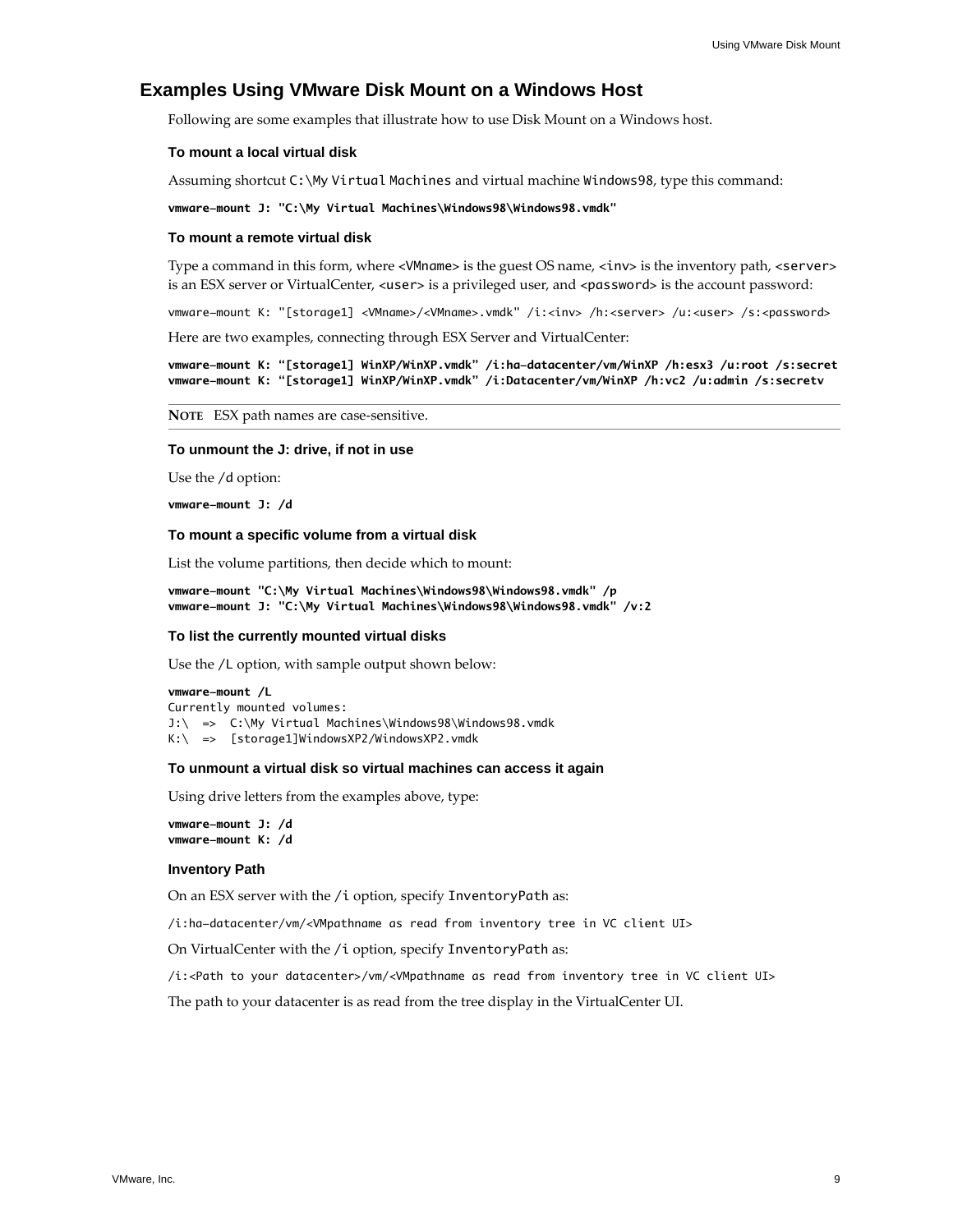## <span id="page-9-0"></span>**Running VMware Disk Mount on a Linux Host**

To run Disk Mount, open a command terminal on a Linux host. Disk Mount installs in /usr/bin by default, so you can type just **vmware-mount** to display usage information. Many mount operations require root (su -) or superuser (sudo) permission.

VMware Disk Mount for Linux offers two modes for mounting disks:

1 You can mount a specific partition of a virtual disk, either local or remote.

The command syntax for mounting a specific partition is as follows (default partitionNumber is 1):

vmware-mount /path/to/disk [partitionNumber] /mount/point

2 You can mount a flat-file representation of an entire virtual disk.

The command syntax for mounting a flat-file representation is:

```
vmware-mount -f /path/to/disk /mount/point
```
Disk Mount includes a number of other options to use with virtual disks and mount points. The command syntax for most options is either of the following:

vmware-mount [option] [/path/to/disk] vmware-mount [option] [/mount/point]

In the following list of options, <diskID> is an identifier of the form username@hostname:/path/to/disk for remote disks, or just the /path/to/disk for local disks. Options that mount a remote disk also require the -h, -u, -F, and possibly -v options. The -v option is required when connecting to a Virtual Center.

| Option                                         | <b>Definition</b>                                                                         |  |  |  |  |
|------------------------------------------------|-------------------------------------------------------------------------------------------|--|--|--|--|
| <diskid> <mountpoint></mountpoint></diskid>    | <b>Mounts</b>                                                                             |  |  |  |  |
| -p <diskid></diskid>                           | Displays the partitions on a virtual disk.                                                |  |  |  |  |
| -l <diskid></diskid>                           | Displays all mounted partitions a virtual disk.                                           |  |  |  |  |
| -L                                             | Displays all virtual disks mounted on the host computer.                                  |  |  |  |  |
| -d <mountpoint></mountpoint>                   | Cleanly unmounts this partition, closing disk if it is the last partition.                |  |  |  |  |
| -f <diskid> <mountpoint></mountpoint></diskid> | Mounts a flat-file representation of an entire virtual disk at the specified mount point. |  |  |  |  |
| -k <diskid></diskid>                           | Unmounts all partitions on a virtual disk and closes the virtual disk.                    |  |  |  |  |
| -K <diskid></diskid>                           | Forcibly unmounts all partitions on a virtual disk and closes all virtual disks.          |  |  |  |  |
| $-x$                                           | Unmounts all partitions and closes all virtual disks.                                     |  |  |  |  |
| $-X$                                           | Forcibly unmounts all partitions and closes all virtual disks.                            |  |  |  |  |

The options for remote virtual disks are:

| Option           | <b>Definition</b>                                                                                       |  |  |  |
|------------------|---------------------------------------------------------------------------------------------------------|--|--|--|
| -v InventoryPath | Specifies inventory path on the VirtualCenter that manages this virtual disk                            |  |  |  |
| -h HostName      | Specifies the name or IP address of the ESX Server to access the managed virtual disk.                  |  |  |  |
| -u UserName      | Specifies user name for the ESX Server.                                                                 |  |  |  |
| -F PasswordFile  | Specifies the path name to a plain text file containing the password for the ESX Server.                |  |  |  |
| $-P$ Port        | Specifies the Port number used to communicate with the server. This is optional and<br>defaults to 902. |  |  |  |

### <span id="page-9-1"></span>**Log File**

On Linux the diagnostic log files for each <user> who ran vmware-mount are located here:

/tmp/vmware-<user>/fuseMount.log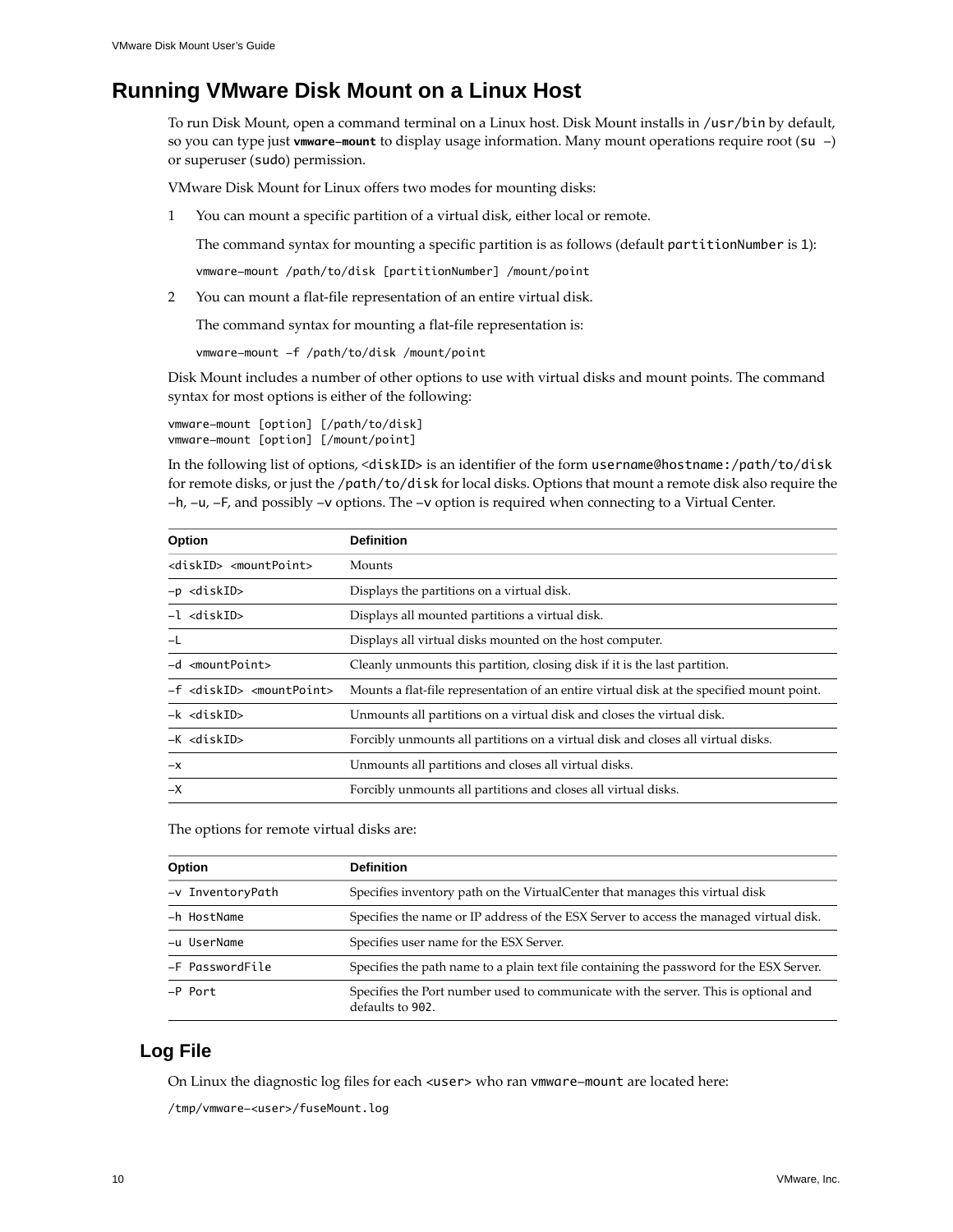## <span id="page-10-0"></span>**Examples Using VMware Disk Mount on a Linux Host**

Following are some examples that illustrate how to use Disk Mount on a Linux host.

#### **To show the partitions on a local virtual disk**

Assuming directory /vmware/guest and virtual machine RHEL4, type this command, which produces the following output:

**vmware-mount -p /vmware/guest/RHEL4/RHEL4.vmdk** 

| Volume 1:         |  |  | 102 MB, Linux      |  |
|-------------------|--|--|--------------------|--|
| Volume 2 :        |  |  | 19862 MB, Linux    |  |
| $Volume \quad 3:$ |  |  | 510 MB, Linux swap |  |

#### **To mount a partition from a local virtual disk**

To mount the second partition from above, type this command:

**vmware-mount /vmware/guest/RHEL4/RHEL4.vmdk 2 /mnt/rhel4**

#### **To mount a remote virtual disk**

Type a command in this form, where <VMname> is the guest OS name, <inv> is the inventory path, <srv> is an ESX server or VirtualCenter, <user> is a privileged user, and <pfile> is a file containing the password:

vmware-mount -v <inv> -h <srv> -u <user> -F <pfile> "[storage1] <VMname>/<VMname>.vmdk" /mount/pt

Here are two examples, connecting through ESX Server and VirtualCenter:

**vmware-mount -i ha-datacenter/vm/RH5 -h esx3 -u root -F pwf "[storage1] RH5/RH5.vmdk" /mnt/rh5 vmware-mount -i Datacenter/vm/RH5 -h vc2 -u admin -F pwf "[storage1] RH5/RH5.vmdk" /mnt/rh5**

**NOTE** ESX path names are case‐sensitive.

#### **To mount a flat representation of a virtual disk**

Use the -f option:

#### **vmware-mount -f /vmware/guest/SUSE10/SUSE10.vmdk /mnt/suse10**

#### **To list the currently mounted virtual disks**

Use the -L option, with sample output shown below:

**vmware-mount -L** Disks with mounted partitions: /vmware/guest/RHEL4/RHEL4.vmdk partition2 /mnt/rhel4 root@esx3.example.com:[storage1]RHEL5/RHEL5.vmdk /mnt/rhel5 /vmware/guest/SUSE10/SUSE10.vmdk /mnt/suse10/flat

#### **To unmount a virtual disk so virtual machines can access it again**

You can use the -d option and supply a mount point:

**vmware-mount -d /mnt/rhel4**

You can also use the -k option and supply a disk ID:

#### **vmware-mount -k root@esx3.example.com:[storage1]RHEL5/RHEL5.vmdk**

You may also use the  $-x$  or  $-x$  option to unmount, or force-unmount, all partitions.

#### **Inventory Path**

On an ESX server with the /i option, specify InventoryPath as:

/i:ha-datacenter/vm/<VMpathname as read from inventory tree in VC client UI>

On VirtualCenter with the /i option, specify InventoryPath as:

/i:<Path to your datacenter>/vm/<VMpathname as read from inventory tree in VC client UI>

The path to your datacenter is as read from the tree display in the VirtualCenter UI.